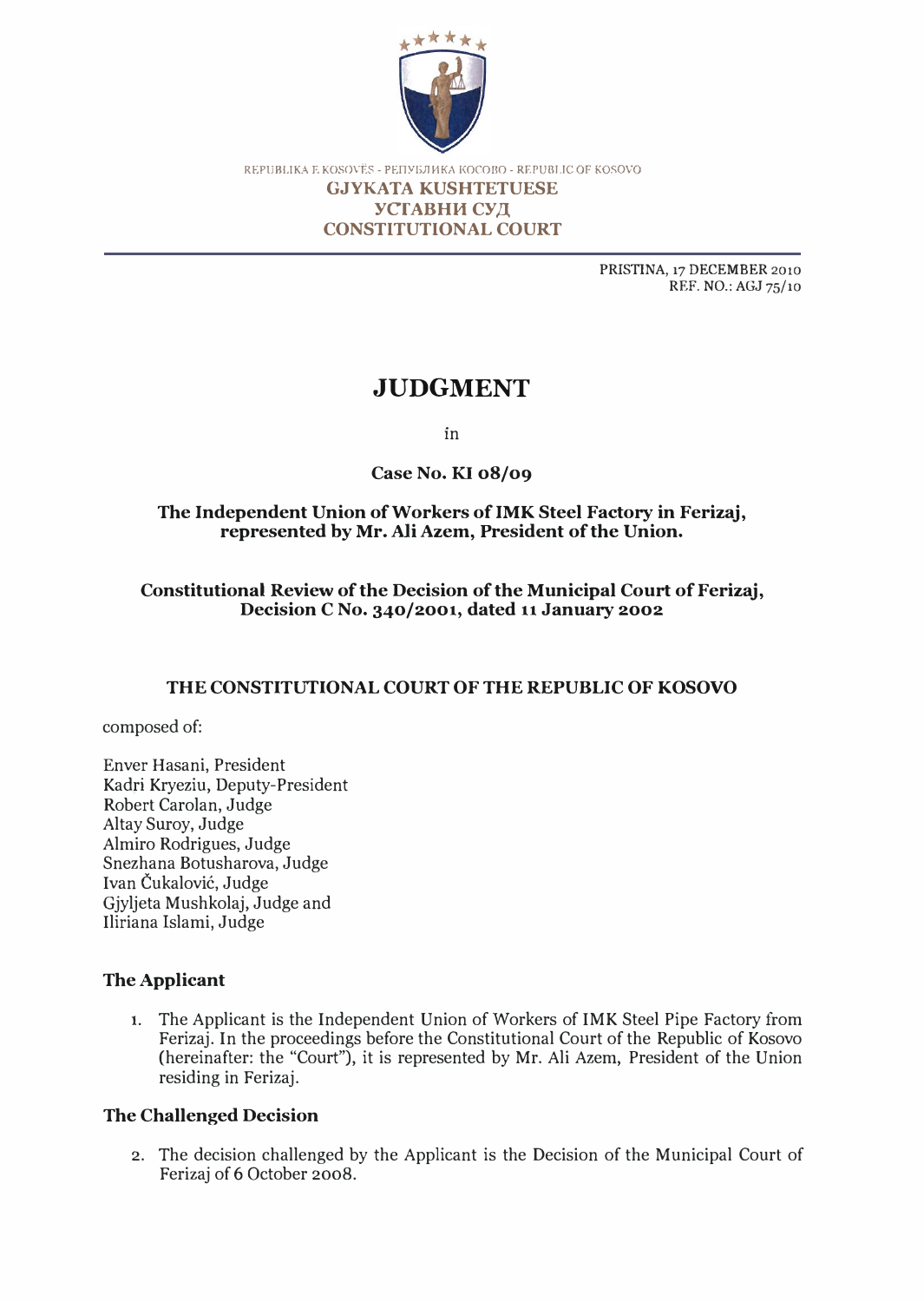### Subject Matter

- 3. The subject matter of this referral is the assessment of the constitutionality of the alleged violation of the principle res judicata embedded in Article 31 [Right to Fair and Impartial Trial] of the Constitution of the Republic of Kosovo (hereinafter: the "Constitution"). The Applicant claims that the Municipal Court of Ferizaj, which, by judgment of 11 January 2002, approved the request for compensation of unpaid salaries of 572 workers of the socially-owned IMK Steel Pipe Factory (hereinafter: "IMK") in the amount of 25.649.250,00 Euro. That judgment has become final (res judicata) on 11 March 2002. On 22 December 2005, the same Municipal Court allowed the execution of the judgment. However, the execution has, so far, not been enforced.
- 4. The Applicant also alleges a violation of Article 49 [Right to Work and Exercise Profession] and of the right to compensation for unpaid salaries.

#### Legal basis

5. The Referral is based on Article 113.7 of the Constitution, Article 20 of the Law No. 03/L-121 on the Constitutional Court of the Republic of Kosovo (hereinafter: the "Law") and Sections 54 and 55 of the Rules of Procedure of the Constitutional Court of the Republic of Kosovo (hereinafter: the "Rules Procedure").

#### Proceedings before the Constitutional Court

- 6. On 3 March 2009, the Applicant filed a referral with the Court.
- 7. On 26 February 2009, the workers represented by the Applicant submitted a claim for execution to the Constitutional Court (hereafter "the Court"), requesting the execution of the final decision of the Municipal Court of Ferizaj, C. nr. 340/2001 of 11 January 2002, and to oblige IMK Steel Pipe Factory in Ferizaj to pay, within eight (8) days from the receipt of the decision of the Court, to the Applicant the amount of 25.649.250,00 Euro, with 3% interest rate from 13 March 2002 until the definite payment has been made, as well as the expenditures of the executive procedure.
- 8. On 3 March 2009, the Court notified the Applicant that the referral has been registered with the Court.
- 9. On 11 August 2009, the Court notified IMK of the Referral of the Applicant and requested the IMK to submit a reply in respect to the referral.
- 10. By Order of the President No. GJR. 10/09, dated 24 September 2009, Judge Altay Suroy was appointed as Judge Rapporteur.
- 11. On 1 October 2009, the President, by Order No.KSH. 08/09, appointed the Review Panel composed of Judge A1miro Rodrigues (Presiding), and President Enver Hasani and Judge Iliriana Islami.
- 12. On 12 November 2009, the Court sent a letter to the Applicant, requesting clarification regarding which rights have been violated, the concrete decision that is contested and the authorization to represent the workers. On 25 November 2009, the Applicant submitted the authorization verified by the Municipal Court of Ferizaj.
- 13. On 12 February 2010, the Court sent a letter to the Municipal Court of Ferizaj requesting information on what steps had been taken by the Municipal Court to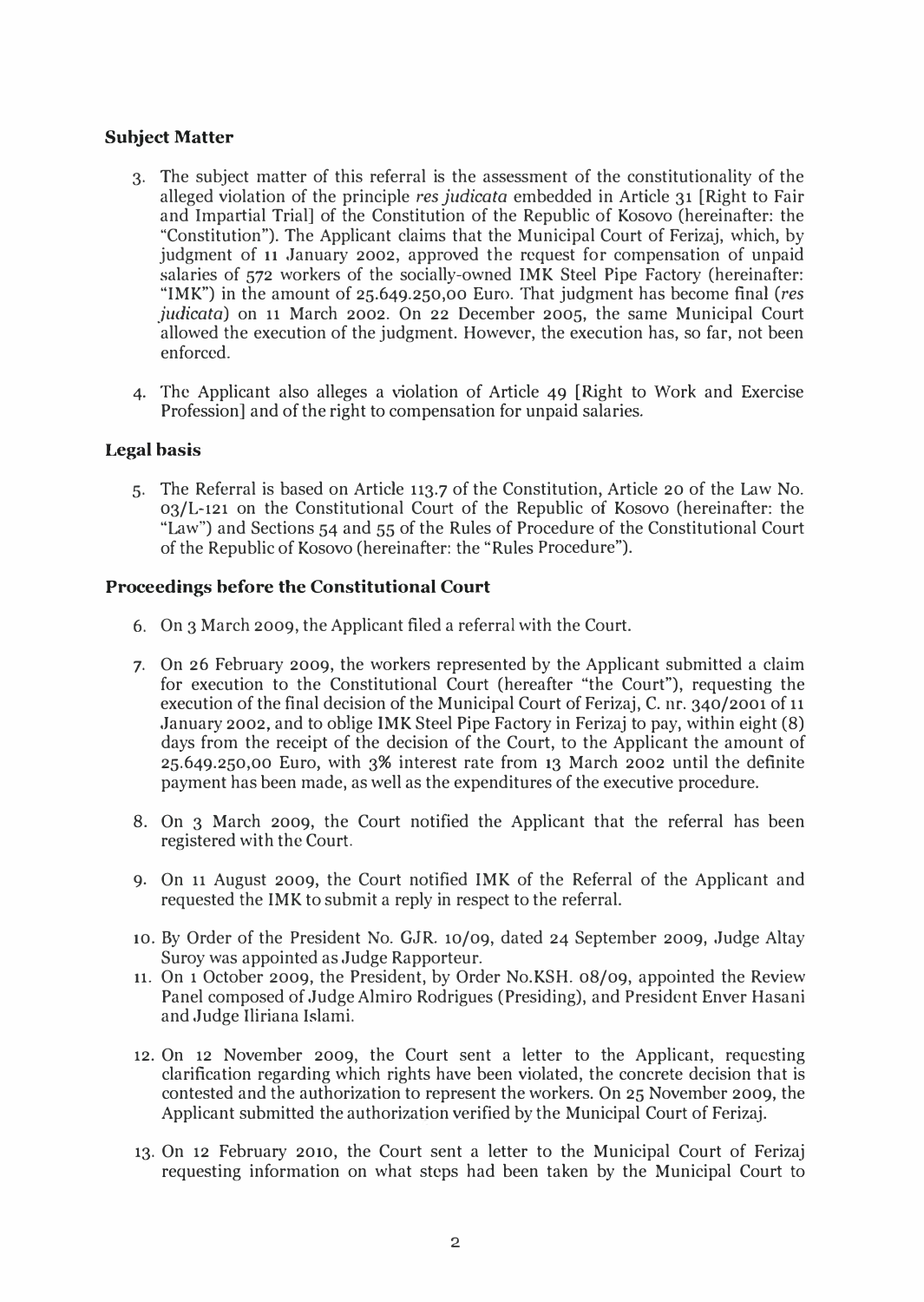execute decision C. no. 340/2001. On 12 February 2010, the Court sent a letter to the Privatization Agency of Kosovo<sup>1</sup> (PAK) requesting information whether PAK had been involved in the case referred by the Applicant and in the execution of decision C. no. 340/2001. On 12 February 2010, the Court sent a letter to the Kosovo Judicial Council (KJC) requesting information on the legal remedies that exist to execute decisions.

- 14. On 5 March 2010, the Court received a reply from PAK, providing a historical background of the case of the IMK workers.
- 15. On 11 March 2010, the KJC, upon the request of the Court dated 22 February 2010 to provide information on the non-execution of the decision of the Municipal Court of Ferizaj (Decision C.no. 340/2001), replied and stated that it has received a reply from the Municipal Court of Ferizaj on 10 March 2010, stating that, with the decision of the Municipal Court of Ferizaj (Decision E.no. 469/05) of 6 October 2008 all execution procedures had been suspended based on the notification of KTA that IMK was put in liquidation. The KJC further stated that this decision had been sent to the Applicant. On 23 March 2010, the Court sent the reply of PAK and the Municipal Court of Ferizaj to the Applicant for comments.
- 16. On 6 April 2010, the Applicant submitted its reply to the Court's request of 23 March 2010.
- 17. By order of the Court, No. 08-1-09/10, 21 September 2010, Public Hearing was decided to be held in case KI-08/09.
- 18. On 13 October 2010, a public hearing was held at which the Applicant's representative was present as well as representatives of the PAK and the NewCo IMK. The Municipal Court of Ferizaj was also invited to the public hearing but they did not respond. On the same date, additional documents were submitted by the Applicant and by PAK.

#### Summary of the facts

- 19. On 27 February 1990, the temporary management of the socially-owned enterprise IMK in Ferizaj, pursuant to the provisions of the Collective Interim Measures Laws, terminated the Contract of Employment of 572 workers, for the reason that they had been absent from work for five consecutive days. The workers filed an objection with the temporary management of IMK, but did not receive any reply to their objection. They then submitted a claim for judicial protection of their rights to the Basic Joint Labour Court in Pristina, considering the challenged decision of IMK unlawful on the ground that, during the days in question, they were not allowed to enter the factory and to continue work.
- 20. In 2001, the workers filed a claim in respect of their dismissal and the loss of wages from the date of their dismissal to the submission of their claim with the Municipal Court in Ferizaj.
- 21. On 11 January 2002, the Municipal Court of Ferizaj assessed the workers' claim in the light of Article 8 of the Law on Contested Procedure and ruled that the claim was well-founded. The Court further stated that the IMK decision to annul the employment contract was unlawful and that all workers who had reported to work

<sup>&</sup>lt;sup>1</sup> In accordance with Article 1 of the Law No. 03/L-067 on the Privatization Agency of Kosovo, the Privatization Agency of Kosovo is established as the successor of the Kosovo Trust Agency.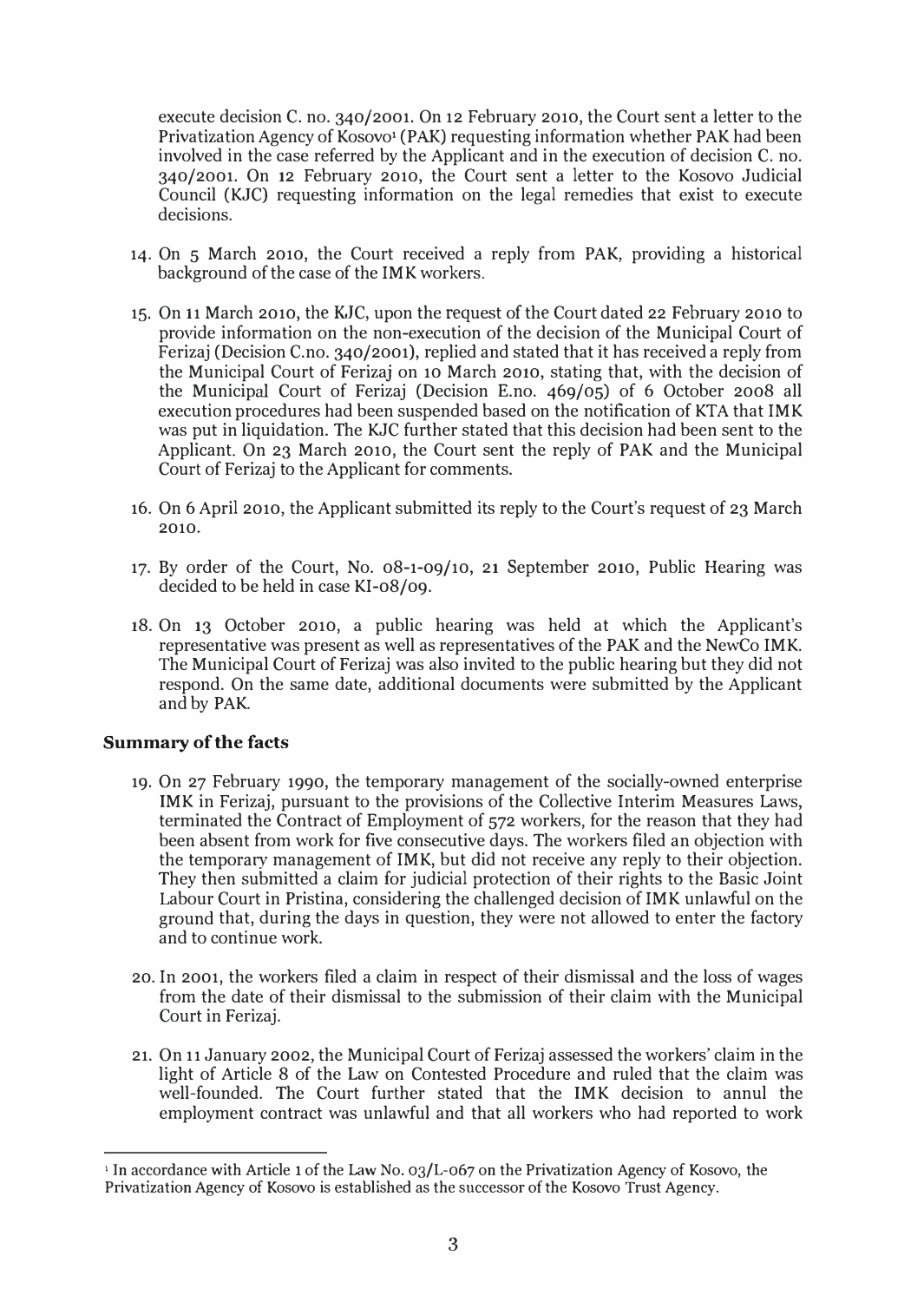until 1 May 2001 should be reinstated in their positions at work or to working places adequate to their qualifications and working skills and should acquire all their rights from the labour relations with IMK from 19 February 1990 to 1 May 2001. The Court reasoned that IMK had not initiated disciplinary proceedings against the workers as required by the Law on Labour Relations and subsidiary regulations issued by IMK (IMK Regulation on Disciplinary and Material Responsibility) and had failed to prove through such procedures, that the workers had been absent from work for five consecutive days. The Municipal Court further found that the workers had reported to work every day from 19 February to 5 May 1990, but that police forces had not allowed them to enter. Furthermore, none of the workers had received any individual decision regarding the termination of the labour relationship nor any decision of the Basic Joint Labour Court regarding their claim for judicial protection of their rights; thus, the matter had, so far, not received any judicial attention. The Municipal Court's judgment contained the information that an appeal against it should be filed with the District Court in Pristina within eight days from the day of receipt of a written copy of the judgment. IMK, however, didn't make use of this remedy. Since IMK didn't submit an appeal to the District Court in Pristina, the judgment of the Municipal Court of 11January 2002 became res judicata on 11 March 2002.

- 22. On 20 March 2002, the Executive Board of IMK decided to approve the request of the workers to execute the decision of the Municipal Court of Ferizaj and to reinstate the workers in their positions at work in accordance with the judgment. The Executive Board concluded that IMK would take action to compensate the workers in accordance with the judgment and, therefore, no execution procedure before the court needed to be initiated. The Financial Branch of IMK calculated the amount of compensation for the workers. Since IMK did not have the financial means to compensate the workers at the time, IMK would take the responsibility to compensate the workers by other means such as issuing securities. Moreover, if, in the meantime, IMK would undergo an ownership transformation and IMK would not compensate the workers, the workers would have the right to become share holders in the company.
- 23. Apparently, since they didn't obtain what IMK had promised to them, the workers seized the Municipal Court in Ferizaj once more in order to request the court for an execution order of its judgment of 11 January 2002.
- 24. On 22 December 2005, the Municipal Court in Ferizaj allowed the execution of its judgment of 11 January 2002, while, at the same time it prohibited the privatization of IMK by the Kosovo Trust Agency (KTA).
- 25. On 16 January 2006, a single judge of the Municipal Court in Ferizaj decided, ex officio to allow the execution of its decision of 22 December 2005 against IMK, but to reverse the part of the decision where the court had prohibited the privatization of IMK. The judge reasoned that, although the Court had allowed for the entire execution of the claim of 912 workers for the payment by IMK of salaries amounting to 25.649.250 Euros with a yearly interest of 3% starting from 13 March 2002 (based on the executive title of judgment of 11 January 2002), it was assessed, upon review of the file by the judge, that a mistake had been made in the procedure for allowing the execution, because, at the same time, the court had - erroneously - imposed the temporary measure of staying the sale of IMK by KTA for privatization purposes. In the judge's opinion, KTA had been established under UNMIK Regulation No. 2002/12 of 13 June 2002 as an independent Agency, meaning that issues and cases that had to do with the privatization of assets of Socially Owned Enterprises (SOEs) had to be excluded from the jurisdiction of the local courts in conformity with that Regulation. The judge concluded that the proposal of the creditors (the workers) to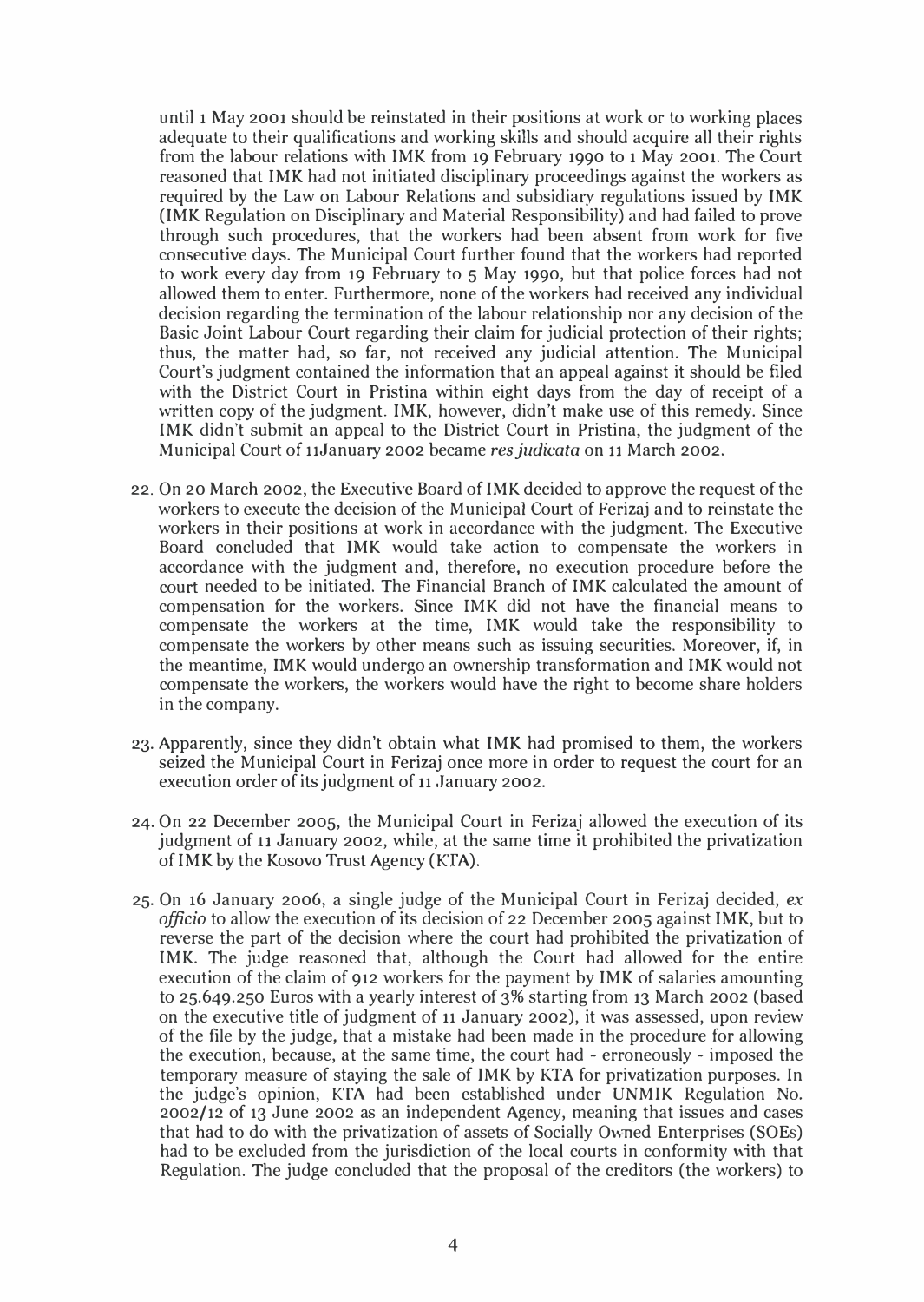allow the imposition of the interim measure of prohibiting the sale of IMK, had, therefore, to be rejected in conformity with the provisions of the Law on Contested Procedure, whereas the rest of the ruling on allowing the execution remained untouched.

- 26. In March 2006, the Head of the Trade Union stated that, if there were no means available to compensate the workers, they should get shares in the ownership of IMK.
- 27. On 25 March 2006, the workers made an additional proposal to the Municipal Court for the forceful execution of its decision of 16 January 2006 .. According to the workers, they, as creditors, had been unable to realize their financial claims, as ordered by the decision of the Municipal Court of 16 January 2006, due to the lack of financial means of IMK. They requested the Municipal Court to determine, on the basis of its previous decision of 16 January 2006 as executive title, the execution in kind against IMK of the payment of the debt and the hand-over of movable and immovable items of IMK for the preservation of their rights. The workers further proposed that any action against the court order by IMK would engage criminal responsibility and that, provided that IMK would not be successful in realizing the debt, they, as the creditors, would become co-owners of IMK up to the amount awarded to them.
- 28. On 25 March 2006, the District Court in Pristina refused a request of the workers to stop the privatization of the IMK, but upheld the decision of the Municipal Court's judge of 16 January 2006 allowing for the execution of their full claim regarding the unpaid salaries and their re-employment.
- 29. In April 2006, KTA submitted a claim-suit in its capacity as third party to the Municipal Court in Ferizaj, requesting it to declare the court decision on execution inadmissible.
- 30. On 17 May 2006, the Municipal Court in Ferizaj decided to delay the execution and allow KTA, as a third party to the procedure, to submit, within 30 days of receipt of the judgment, a separate law suit with a competent court (the Special Chamber of the Supreme Court) in order to challenge the decision on execution.
- 31. On 14 June 2006, KTA requested the Municipal Court of Ferizaj to postpone the execution, determined by court order of 16 January 2006, until the termination of the separate law suit proceedings.
- 32. On 2 August 2006, KTA filed an appeal with the Special Chamber of the Supreme Court, pursuant to UNMIK Regulation 2002/12 and UNMIK Administrative Direction No. 2003/13, on behalf of IMK. KTA alleged, inter alia, that it was essential that the Special Chamber was aware that its decision on the application of the law in this case was not only a decision of general public importance, but would be the precedent of how the law should be applied in unpaid wages claims and, in particular, would be the precedent for the Liquidation Committees as to how to deal with the several thousand claims of this nature. KTA further stated that the primary reason that KTA had not been able to privatize IMK was due to the fact that, in January 2002,912 current and former IMK employees obtained a judgment against IMK from the Municipal Court in Ferizaj, dated 11 January 2002, restoring their employment rights and awarding them 25,649,250 Euros. In KTA's opinion, the workers relied on this judgment and the subsequent Execution Decision to assert a right of ownership over IMK and its assets and that this in turn prevented the progressing of a successful privatization of IMK.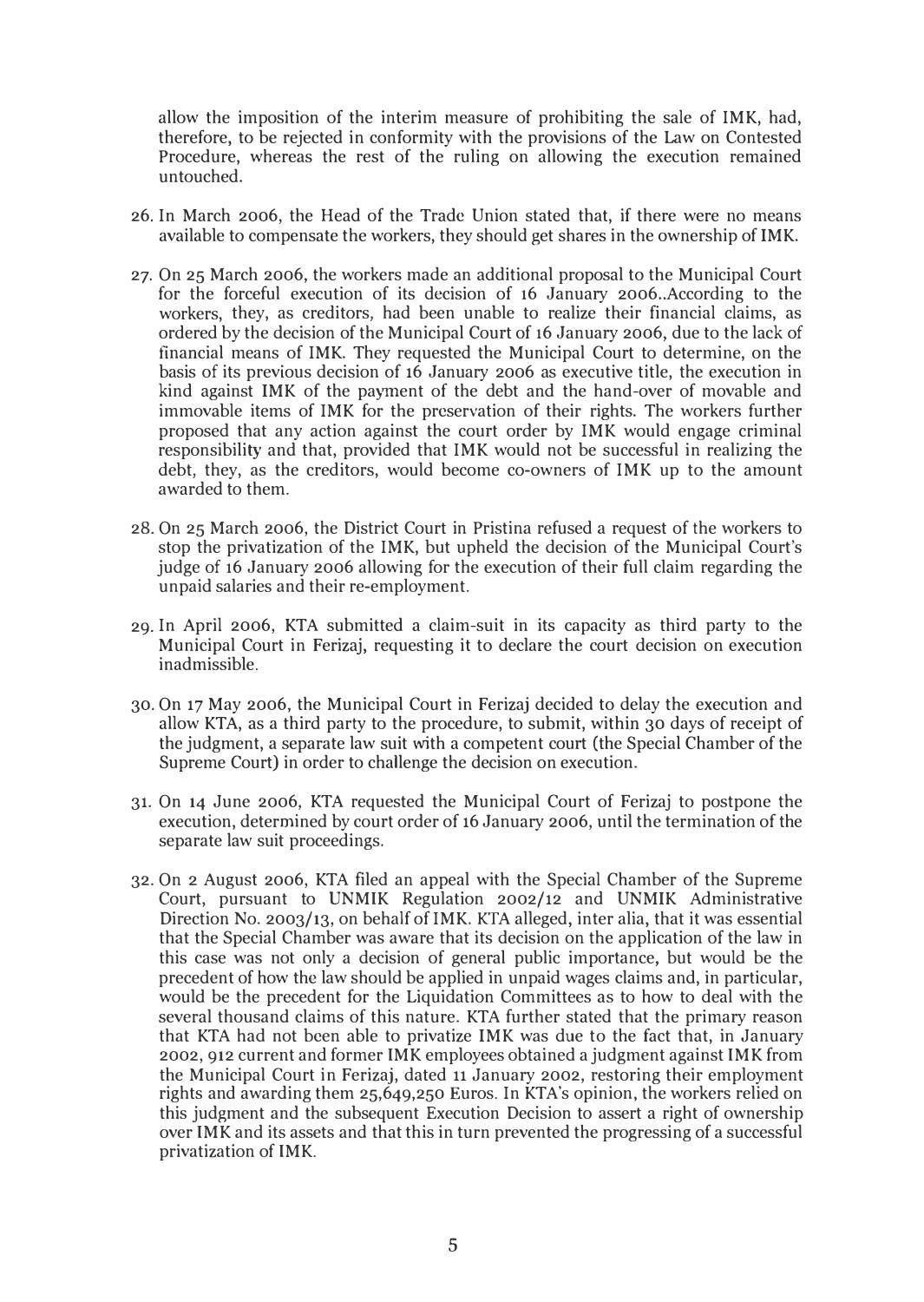33. On 9 August 2006, the Special Chamber rejected the appeal by KTA, stating that, on 2 August 2006, 46 days after the deadline given by the court, KTA had handed over this prequalification appeal to the Special Chamber and provided detailed arguments, which exclusively dealt with the merits of the judgment issued in January 2002. In the Chamber's opinion, it was clear that KTA was making attempts to appeal that judgment of 2002. Moreover, the Municipal Court was competent to decide on the claim-suit of January 2002 and that the respective judgment was never appealed and had become final (res judicata). The Special Chamber further stated that a universal principle accepted by all courts everywhere in the world said that the final judgment had to be issued by a court of jurisdiction which was competent to review the merits; the judgment was final and did not spread suspicion over the rights of interested parties once the right to appeal has expired. In the Chamber's opinion, this principle represented an absolute obstacle for any subsequent action which would be initiated either before the trial court or court of appeal. The Special Chamber then referred to the European Court of Human Rights, which, according to the Chamber, had dealt with this issue in the most eloquent manner in the case of Stere and others versus Rumania', from which the Chamber quoted the following part :

"In this connection it should be recalled that the rule of law, as one of the fundamental principles of a democratic society, is inherent in all Articles of the Convention (see Broniowski v. Poland [GC], no. 31443/96, § 147, ECHR 2004-V). It presupposes respect for the principle of legal certainty, particularly as regards judicial decisions that have become res judicata. No party is entitled to seek a review of a final and binding judgment merely for the purpose of obtaining a rehearing and a fresh determination of the case (see, for example, Sovtransavto Holding v. Ukraine, no. 48553/99, § 72, ECHR 2002-VII, and Ryabykh v Russia, no.  $52854/99$ , § 52, ECHR 2003-IX). Were that not the case, the reversal of final decisions would result in a general climate of legal uncertainty, reducing public confidence in the judicial system and consequently in the rule of law".

34. On 19 September 2006, KTA issued a press release, named "KTA Statement on Municipal Court Decisions Regarding Employee Compensation from 1990s", in which it stated that, in the case of IMK, one proposed remedy, to allow execution against the assets of IMK to the workers who were party to the suit - would bring about the liquidation of IMK, the consequences of which would be months of uncertainty and diminish the sums available to all creditors, including the workers. In KTA's opinion, in order to preserve and enhance the value of socially-owned enterprises (SOEs, like IMK) the optimal strategy is to privatize them via spin-off, by separating the productive elements of the NewCo into a discreet entity, which could then receive new capital, new management, new technology and, in many cases, rehire some or all previous employees. KTA further claimed that the effect of these lawsuits for back wages, when coupled with a remedy which includes attacking the assets of the SOE, would have the undesirable and negative effect of ending the possibility of creating a viable NewCo which could interest outside investors into bringing new capital into Kosovo. Finally, in KTA's view, the Special Chamber reviewed the decisions and procedures of KTA and would have the right to decide that the workers should be compensated for back wages, but the larger question was not simply "should the employees be compensated", but "how" were the employees to be compensated, or by "whom?". Although KTA fully understood and appreciated the hardships experienced by the workers of SOEs, who were dismissed from their positions in the 1990s in a discriminatory fashion, it was of the view that, under the applicable laws, courts were not able to give ownership of an enterprise to judgment creditors and that awarding possession of the SOE to such workers would, ultimately,

<sup>,</sup> Application No. 25632/02 dated 23 February 2006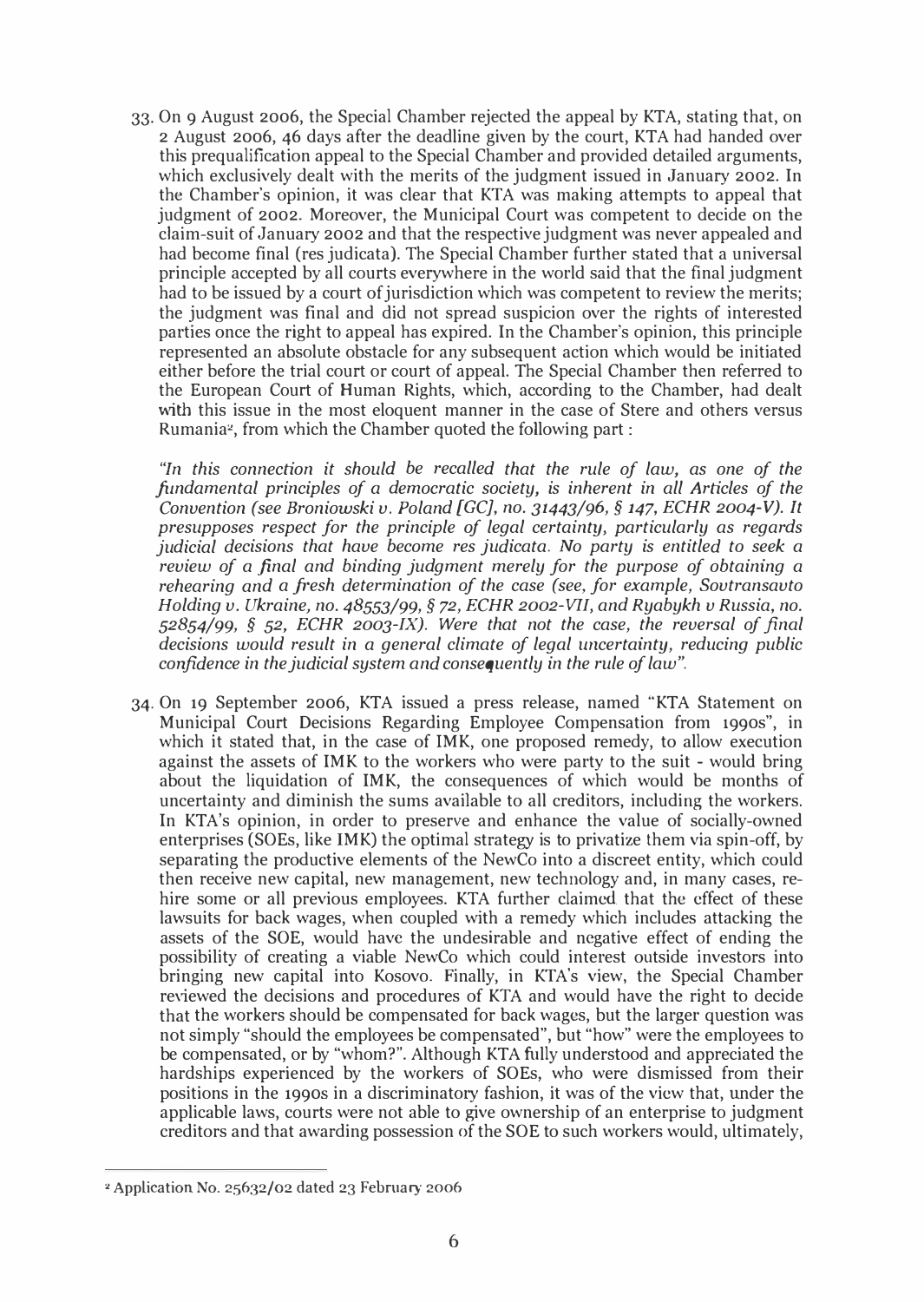hinder the rapid growth of the economy in Kosovo, by forcing KTA to undertake unnecessary liquidations, which would result in the net loss of potentially productive industries. Accordingly KTA would continue to save and protect jobs by pursuing its privatization program for the full benefit of all in Kosovo.

- 35. On 2 October 2006, the workers requested the Municipal Court in Ferizaj to reject the proposal for postponement of the execution, arguing that the postponement of the execution, as proposed by IMK, would cause considerable irreparable damage to them and that a postponement can only be obtained with their consent as creditors.
- 36. On 11 December 2006, the Municipal Court in Ferizaj froze the financial assets of IMK, obliging KTA to pay to the workers 25.649.250 Euro from the assets of IMK. On 11 December 2006, one Judge of the Municipal Court in Ferizaj addressed a letter to the KTA, stating that, due to continued pressure from the workers upon him personally and upon the court, he requested KTA to accept the request of the IMK workers and to deal with this case as it had done in previous cases such as NSH KD "Tefik Qanga" in Ferizaj, NSH SHAM "Semafori" etc, where the workers concerned had similar financial claims as the workers of IMK and the court in those cases had requested KTA to finalize those claims.
- 37. On 13 December 2006, KTA issued a press release, stating that it had received only one bid for NewCo IMK, while in the first round of bidding, held the previous week, two bids were received. It was further stated that the price offered for the second and final bid for IMK was 3.657.000 Euro, with an investment commitment of 13.200.000 Euro and an employment commitment of 80 persons.
- 38. On 2 April 2007, the Applicant filed a claim with the Special Chamber seeking to annul all privatization procedures relating to lMK and requesting a preliminary injunction seeking to enjoin KTA from proceeding with the sale of NewCo IMK. By decision of 17 December 2007, the Special Chamber rejected the claim of the Applicant, stating that, if the Applicant could prove an ownership interest in property privatized by KTA, it would annul that transaction. However, in the absence of such proof, it could not. Therefore, since the Applicant had no ownership rights, it had no standing to claim that the sale of IMK by KTA was a violation of its property rights. In the Special Chamber's opinion, the language of the decision of the Ferizaj Municipal Court of 25 March 2006 does not convey ownership. Rather it states: "The creditor. .. shall enter into co-ownership with debtor to the extent of the disputed requests... ... in case the creditors have no success to realize the debt in cash ....". According to the Chamber, this document simply promised a future grant or an ownership interest on two conditions: first, that the extent of the disputed fractional share of that ownership would later be determined. In other words, one first had to determine the full value of the enterprise, and then calculate the fractional shares based on the court's determination of each creditor's claim. That was never done, so the award was never made; second, all this was to be done only after creditors failed to have success in recovering their claims in cash. This was also left to a future determination. The Special Chamber further stated that the Applicant had a claim pending for unpaid wages from the illegal termination of their employment, a claim which was based on the 2002 judgment which was final.
- 39. On 8 February 2008, the Applicant filed a request for review of the judgment with the Special Chamber. On 13 March 2008, the Special Chamber rejected the request for review (Decision SCA-08-0021).
- 40. On 24 April 2007, the Municipal Court in Ferizaj rejected the claim of IMK, represented by KTA, to re-open the procedure which ended with the judgment of the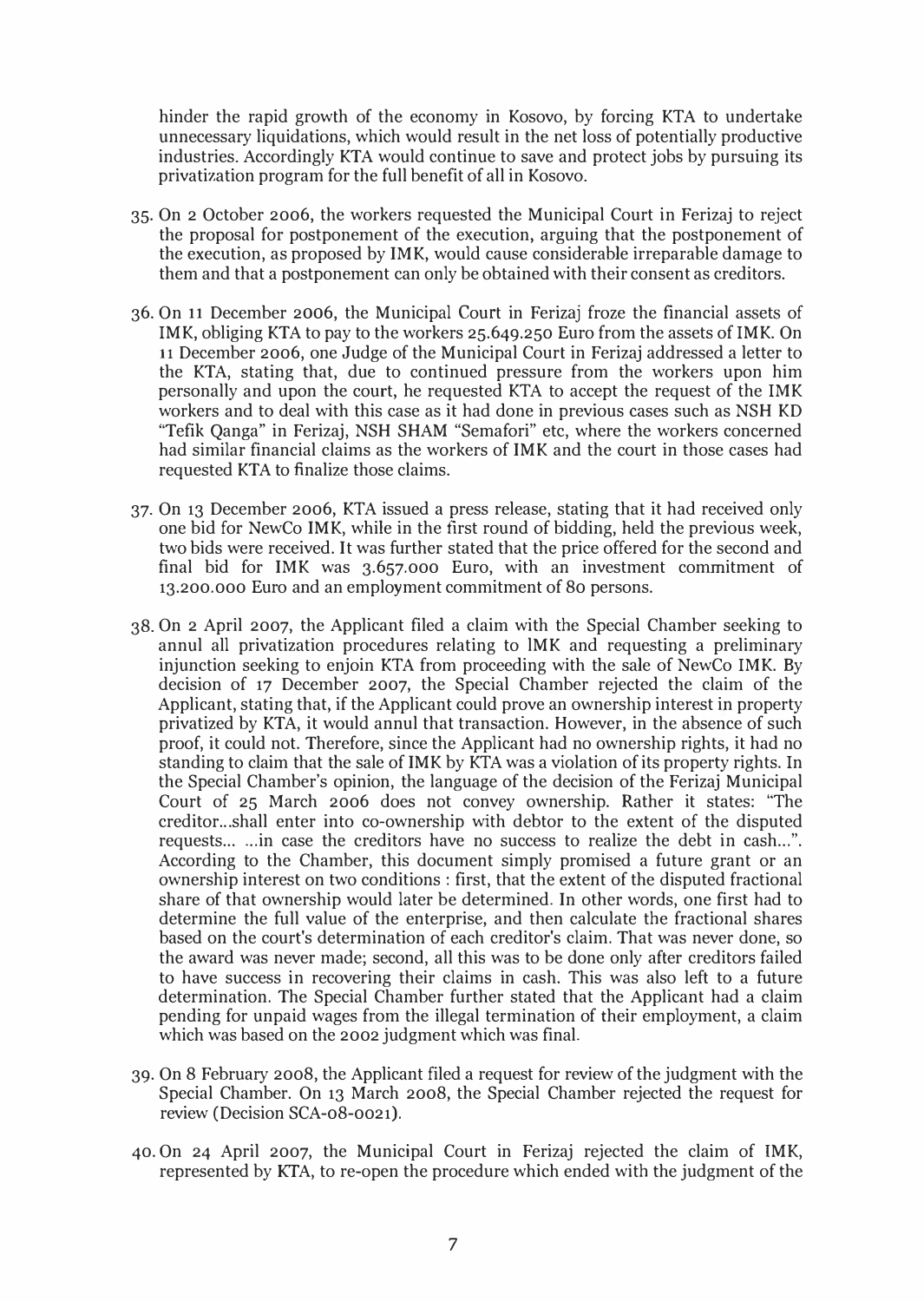Municipal Court in Ferizaj of 11 January 2002, based on the fact that the claim was out of time.

- 41. On 14 June 2007, the Supreme Court, deciding on the request for protection of legality submitted by the State Public Prosecutor, annulled the judgment of the Municipal Court of 11 December 2006 and returned the case to that court for review.
- 42. On 23 October 2007, the Municipal Court in Ferizaj reviewed the case and blocked once more the financial assets of IMK, while, at the same time, annulling all its previous execution decisions.
- 43. On 20 November 2007, the Special Police occupied IMK, prohibiting the workers to continue to work.
- 44. On 21 November 2007, KTA publicly announced that IMK had been fully privatized for the amount of 3.200.000 Euro and that the new owner had made an employment commitment for 360 workers and to invest 13.2 million Euros.
- 45. On 17 December 2007, the District Court in Pristina refused the appeal of KTA against the decision for execution of the Municipal Court of 1 December 2006 as unfounded.
- 46. On 18 December 2007, the Board of Directors of KTA declared IMK in liquidation on the basis of Section 9.1 of UNMIK Regulation 2002/123. Thereupon the workers presented a credit request to the Liquidation Commission.
- 47. On 10 March 2008, the workers requested the Municipal Court in Ferizaj to annul the sales contract between the purchaser of IMK and KTA. They alleged that the sales agreement should be revoked as null and void, illegal, harmful, arbitrary and in contradiction with the final judgments of the Municipal Court in Ferizaj of 11 January 2002 and 16 January 2006, the decision of the District Court in Pristina Ac.Nr.589/2007, as well as the final decision of the Special Chamber of the Supreme Court. They further submitted that, when the respondents [the purchaser and KTAJ considered that they could not realize their goal by exhausting all the legal remedies, they were now intentionally making obstacles to the execution of the final judgment of the Municipal Court in Ferizaj by even threatening with violence, when during the night of 20 November 2007 and with the use of special police units, the respondents made a forceful entry at IMK and prohibited the workers to enter with the justification that the purchaser had bought IMK for 3.200.000 Euro. The workers finally stated that the purchaser of IMK and KTA requested them to accept the transaction as fair and conditioned to start working with this acceptation, with the sole purpose to eliminate the final judgments and decisions of the most sacred bodies in modern civilizations, namely, the courts. They requested the Municipal Court to order the respondents to return the right to free and peaceful enjoyment and use of IMK, to the workers, who had worked in it until forcefully removed by the police and to appoint a respective institution or group of experts to determine the real value of the 29 hectares of land, buildings and all industrial equipment and goods in stock as well as other equipment for the normal functioning of IMK. They proposed to the Municipal Court to annul the agreement between the respondents and in violation of the final judgments rendered in all instances.

<sup>3</sup> The Agency may initiate a voluntary liquidation of a Socially-owned Enterprise or any part thereof, where it deems such proceedings are in the interest of the creditors and/or Owners of such Sociallyowned Enterprise. The Agency shall conduct the liquidation pursuant to the procedures established under the Regulation on Business Organizations, unless otherwise provided in the present Regulation.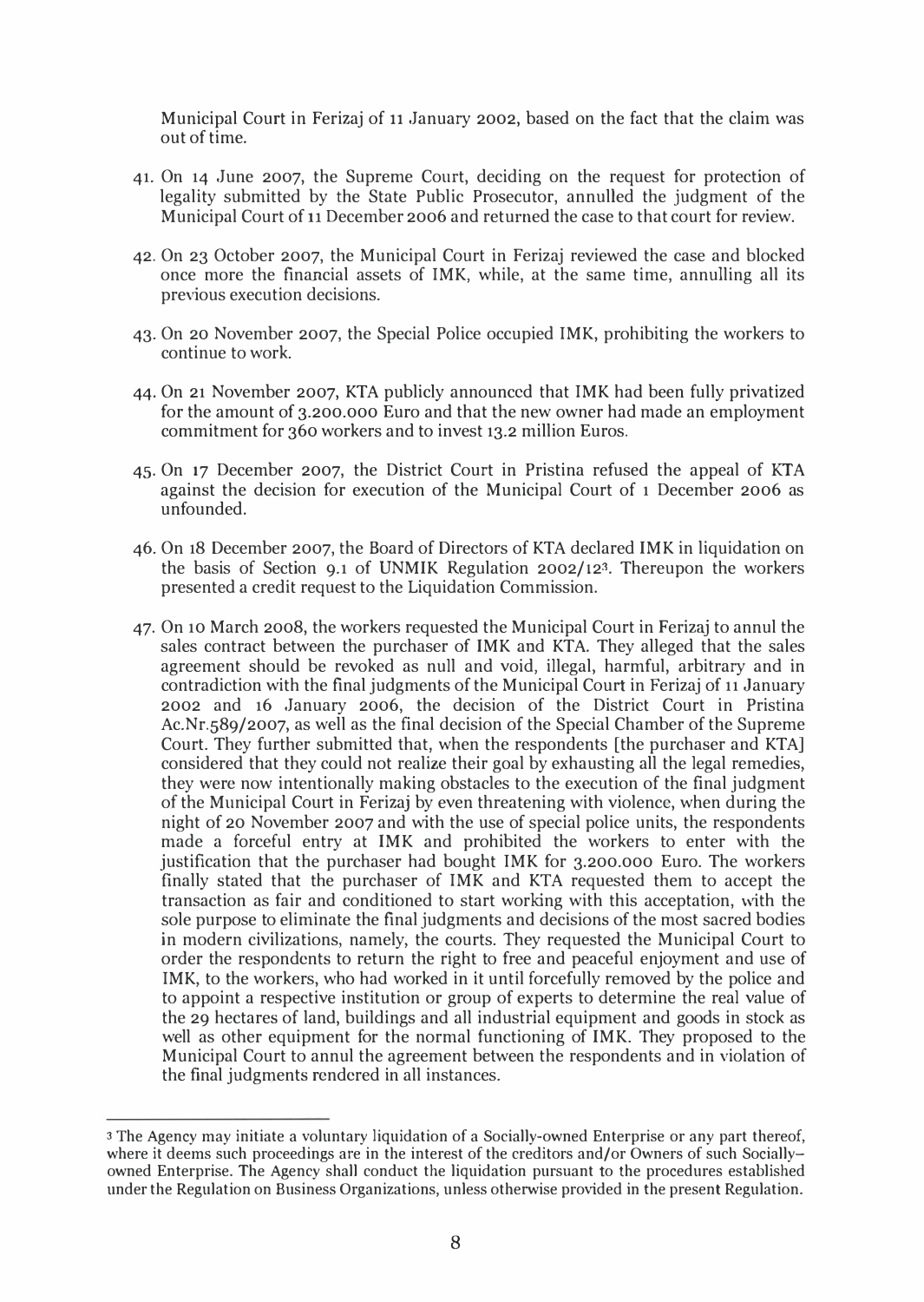- 48. On 9 August 2008, the Committee for Human Rights, Gender Equality, Missing Persons and Petitions of the Assembly of Kosovo responded to a petition of the IMK workers of 17 March 2008, stating that it had reviewed the letter of the IMK workers, who had exercised a claim-suit for the annulment of the transaction contract of IMK between a person from Ferizaj and the KTA office in Gjilan. While referring to Judgment 469/2005 of the Municipal Court, upheld by the District Court and the Special Chamber of the Supreme Court, which all agreed that the 912 workers should return to their workplaces, and considering the actions against the execution of the judgments which were in favor of the workers, the Committee assessed that the case fell within the scope of its mandate and, therefore, concluded to uphold the judgment of the Municipal Court in Ferizaj and, at the same time, required the execution of the final judgment.
- 49. On 6 October 2008, the Municipal Court in Ferizaj suspended ex officio the execution following a notification sent to the Court by KTA that IMK had entered the liquidation process. The workers did not appeal against this decision because they were not notified about the decision in question. They were notified first after one year had passed and several protests before the Municipal Court of Ferizaj.
- 50. On 29 September 2009, the Municipal Court in Ferizaj notified the Applicant of its decision of 6 October 2008, which it had already notified previously on 20 October 2008. On 5 March 2010, the Municipal Court in Ferizaj informed the workers again of its Decision of 6 October 2008.

#### The Applicant's complaints

- 51. The Applicant is representing 912 workers, whose claims against their employer IMK in Ferizaj have been honored by the courts since 2002, but the execution of which has, so far, not occurred. In violation of Article 49 of the Constitution [Right to Work]. The Applicant further complains that the final judgment of the Municipal Court in Ferizaj of 11 January 2002 has not been executed so far. , constituting a violation of the principle of res judicata embedded in Article 31 [Right to Fair and Impartial Trial] of the Constitution.
- 52. When the judgment of 11 January 2002 became res judicata on 11 March 2002 the workers had to be considered as creditors, as their claim had been granted. Since that date the workers have tried to have the res judicata decision executed until to date. The crux of the present complaint is, therefore, whether, under applicable law, the 912 creditors have had the possibility to have that court decision properly executed. To that effect, the creditors had obtained several further court decisions in first instance and on appeal in their favor, allowing for the execution of the amount of 25.648.259 Euros, but until to date still without any result.
- 53. The Applicant refers expressly to the judgment of the Special Chamber of the Supreme Court of 9 August 2006, which confirmed that the Municipal Court in Ferizaj was competent to decide on the law suit on January 2002 and that the respective judgment, which was never appealed, had become final. The Applicant refers, in particular, to the following consideration of the Special Chamber:

"A universal principle accepted by all the courts everywhere in the world says, that [after] the final judgment shall be issued by a court of jurisdiction which is competent to review the merits, the judgment is final and does not spread suspicion over the rights of interested parties, once the right to appeal has expired. This principle represents an absolute obstacle for a subsequent action which would be initiated either before the court of trial or court of appeal. The European Court of Human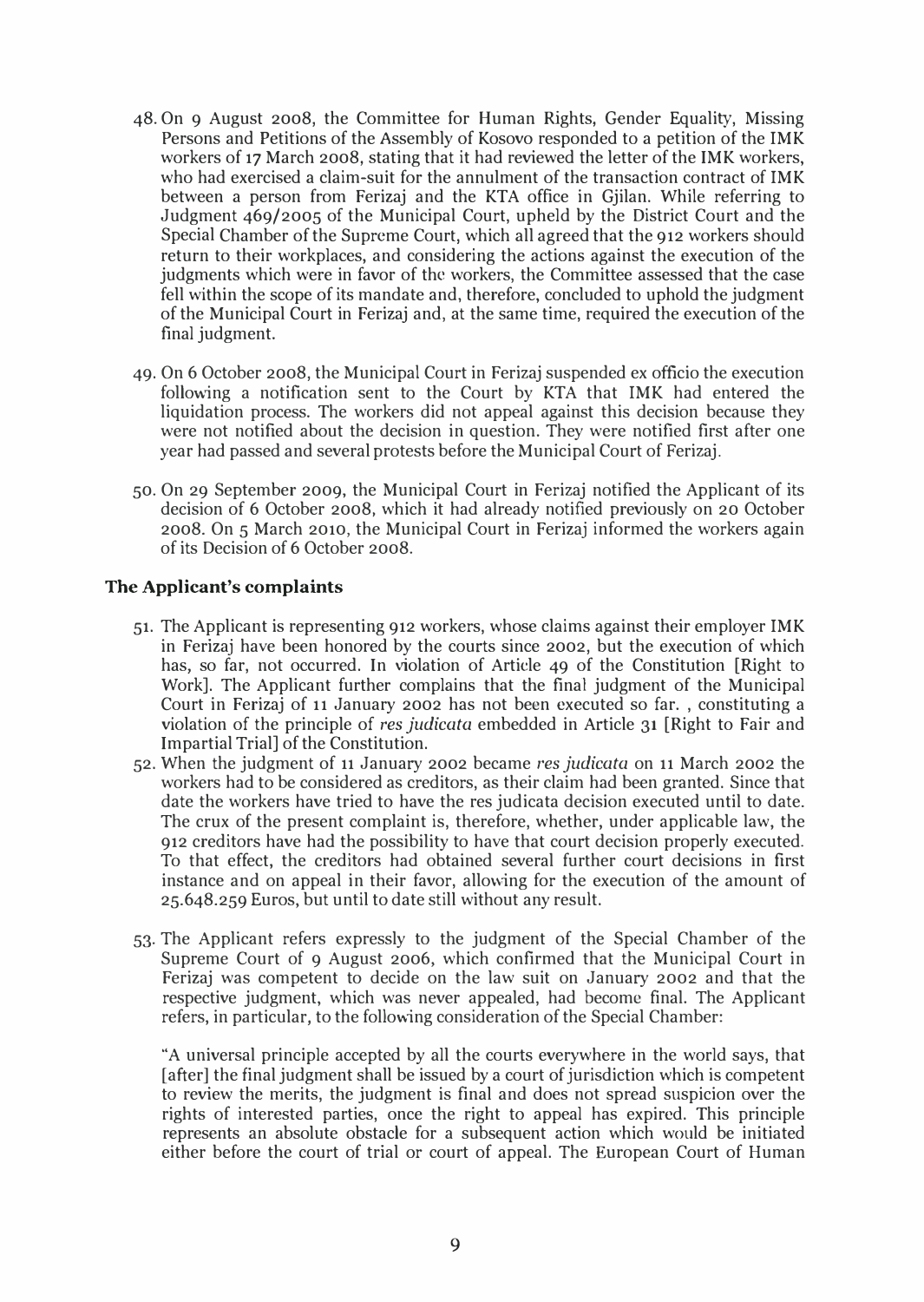Rights deals with this issue in the most eloquent manner in the case of Stere and others vs. Romania4:

"In this connection it should be recalled that the rule of law, as one of the fundamental principles of a democratic society, is inherent in all the Articles of the Convention (see Broniowski v. Poland [GCl, no. 31443/96, § 147, ECHR 2004-V). It presupposes respect for the principle of legal certainty, particularly as regards judicial decisions that have become res judicata. No party is entitled to seek for a review of a final and binding judgment merely for the purpose of obtaining a rehearing and a fresh determination of the case (see, for example, Sovtransavto Holding v. Ukraine, no. 48553/99, \$ 72, ECHR 2oo2-VII, and Ryabykh v. Russia, no.  $52854/99$ ,  $$52$ , ECHR 2003-IX). Were that not the case, the reversal of final decisions would result in a general climate of legal uncertainty, reducing public confidence in the judicial system and consequently in the rule of law....".

54. In view of the above reasoning of the Special Chamber, the Applicants ask why the principle "that no party is entitled to seek a review of a final and binding judgment" has not been applied in the present case.

### Relevant legal provisions concerning execution of judicial decisions

#### Law 2008/03-Loo8 on Executive Procedure

55. In the Republic of Kosovo, the legal rules, procedures of execution and security of judicial decisions is regulated by the Law on Executive Procedure (Law No. 2008/03  $Loo8$ ).

13.1 "The decision against which the objection is not filed in foreseen time-limit becomes final and executable."

13.2 "The decision against which is refused the objection becomes executable, and if against it is not permitted an appeal, then it becomes also final."

13.3 "The decision in which the objection is refused becomes final if against it is not filed an appeal in foreseen legal time-limit, or if the filed appeal is refused as ungrounded."

13.4 "If by this law is foreseen that against the first instance decision might be filed an appeal instead of objection, then such a decision becomes executable, but it becomes final if there is no appeal filed within legal time-limit, or if filed appeal is refused as ungrounded."

#### Law on Execution Procedure SFRY PR No. 692 of 30 March 1978

Article 3. "Execution and security are set and implemented for by the ordinary court".

Article 9. "Against the final decision in the procedures of execution and security the revision and reopening of proceedings is not allowed."

Article 27. "As the means of execution to order to realize money demand can only be determined: selling of motive objects, selling of immovable assets, transfer/conversion of the demand into money, conversion into money of other

<sup>4</sup>Stere and others vs. Romania (application nr. 25632/02 dated 23 February 2006).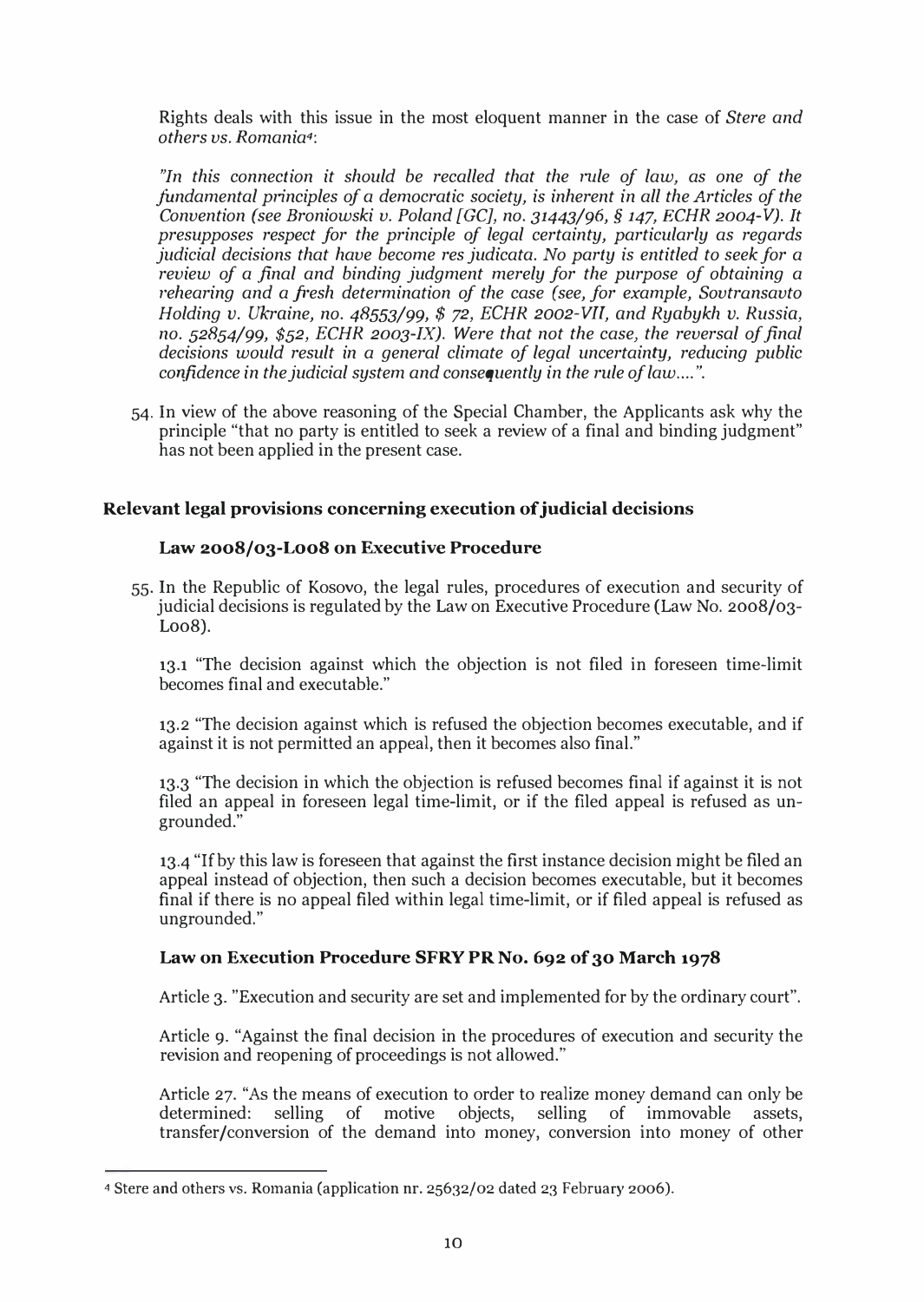property rights respectively into material and transfer of means which are kept in the account of the Social Book-keeping Service."

56. It should be noted that in the Republic of Kosovo, although it is not provided with in the law, it is a common practice by the courts to use Kosovo Police Force as a mean to enforce execution of final decisions.

#### Assessment of the admissibility and merits of the Referral

- 57. As to the present Referral, the Court notes that, on 11 January 2002, the Municipal Court assessed the Applicants' claims pursuant to the relevant provisions of the Law on Contested Procedure and ruled that the claims were well-founded, awarding to the Applicants the amount of 25.649.250,00 Euro, with 3% interest rate from 13 March 2002 until the definite payment would be made, as well as the expenditures of the executive procedure as well as their re-instatement in their previous positions. The judgment became res judicata on 11 March 2002. By decision of 22 December 2005, the same Court allowed for the execution of its judgment.
- 58. However, until today, that means almost 9 years after the res judicata decision and 5 years after the execution decision, the judgment has still not been enforced, although numerous related court proceedings have taken place. Moreover, in the meantime, the Kosovo Trust Agency (KTA) - which was established by UNMIK Regulation 2002/12 of 13 June 2002, that means after the Municipal Court decision of 11 January 2002 had become res juducata - privatized the debtor IMK by "special spinoff' procedure. According to this procedure, all assets of the debtor IMK were first transferred to a newly established NewCo IMK, leaving all debts, including the claims of the Applicants, with IMK. The NewCo IMK was subsequently privatized.
- 59. It follows that, even while the legal remedies, available under applicable law, have been exhausted by the workers, these remedies were not effective, in the sense that they did not bring about the expected result, because the workers are still waiting for the implementation of the Municipal Court decision of 11 January 2002.
- 60. Thus, all attempts by the Applicants to have the judgment of 11 January 2002 executed have remained without any success, the more so, since by decision of 6 October 2008, the same Municipal Court of Ferizaj suspended all execution activities. The only possibility left to assure their rights granted to them by the judgment of 11 January 2002, was to present a claim - as simple creditors - with the Liquidation Commission in charge of liquidating the debtor IMK, after the privatization of the NewCo IMK. These proceedings are still pending. The situation of nonimplementation of the judgment of 11 January 2002 is, therefore, continuing until to date.
- 61. In this connection, the Court stresses that the right to institute proceedings before a court in civil matters, as secured by Article 31 of the Kosovo Constitution and Article 6, in conjunction with Article 13 of the European Convention of Human Rights (ECHR), would be illusory, if the Kosovo legal system allowed a final, binding judicial decision to remain inoperative to the detriment of one party. It would be inconceivable that these Articles prescribe in detail procedural guarantees afforded to litigants  $-$  proceedings that are fair, public and expeditious  $-$  without protecting the implementation of judicial decisions. To construe the above Articles, as being concerned exclusively with access to a court and the conduct and efficiency of proceedings, would be likely to lead to situations incompatible with the principle of the rule of law which the Kosovo authorities are obliged to respect (see, mutatis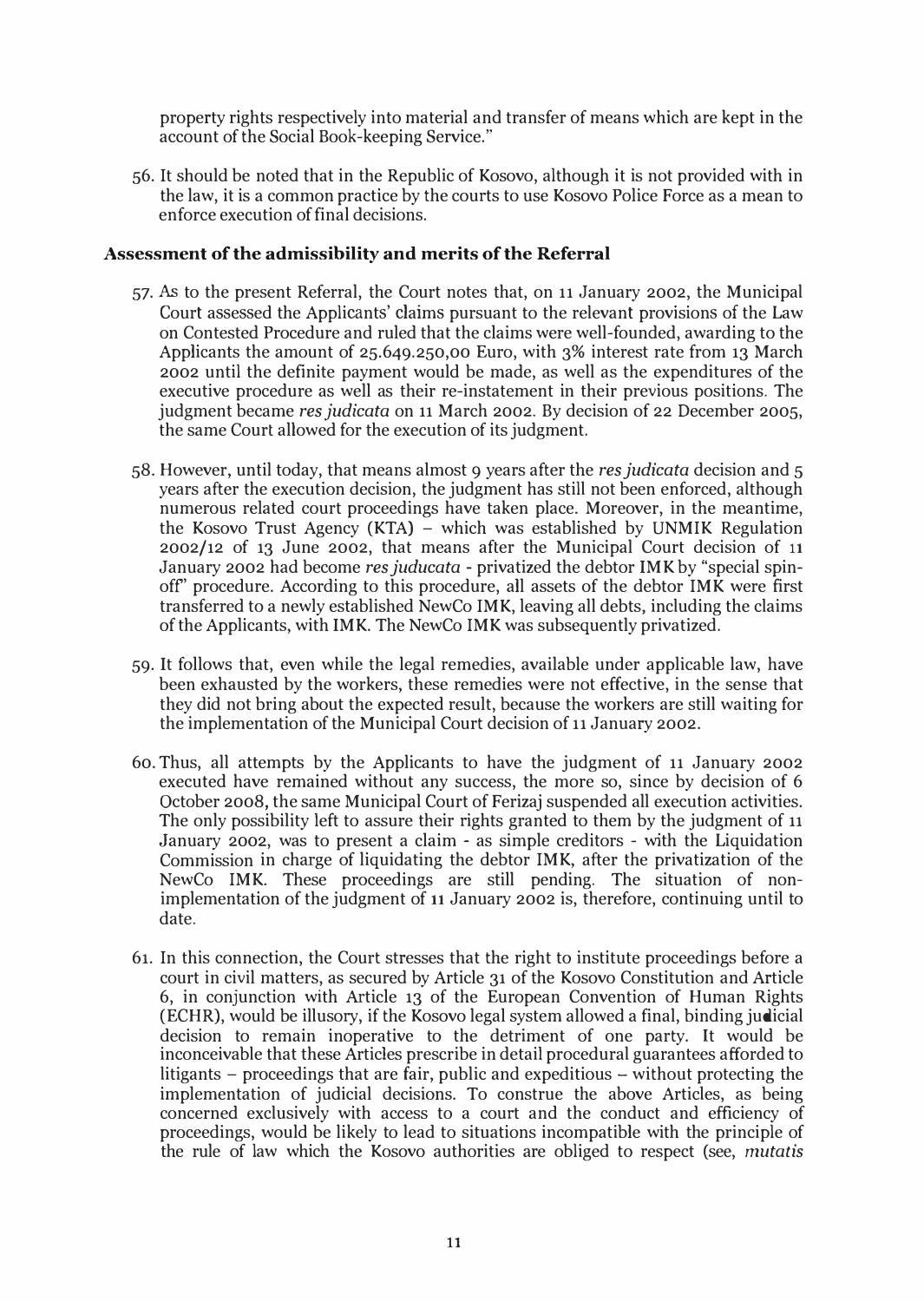mutandis, ECRtHR judgment in Romashov v. Ukraine, Application No. 67534/01, judgment of  $25$  July 2004).

- 62. The rule of law is one of the fundamental principles of a democratic society and presupposes respect for the principle of legal certainty, particularly as regards judicial decisions that have become res judicata. No party is entitled to seek for a review of a final and binding judgment merely for the purpose of obtaining a rehearing and a fresh determination of the case (see, mutatis mutandis, Sovtransavto Holding  $v$ . Ukraine, no.  $48553/99$ ,  $\S$  72, ECHR 2002-VII). Were that not the case, the reversal of final decisions would result in a general climate of legal uncertainty, reducing public confidence in the judicial system and consequently in the rule of law. The competent authorities are, therefore, under a positive obligation to organize a system for enforcement of decisions that is effective both in law and in practice and ensures their enforcement without undue delay (see, Pecevi v. Former Yugoslav Republic of Macedonia, no. 21839/03, 6 November 2008; Martinovska v. the Former Republic of Macedonia, no. 22731/02, 25 September 2006).
- 63. In the Court's opinion, the execution of a judgment given by any court must, therefore, be regarded as an integral part of the right to a fair trial guaranteed by the above Articles (see, mutatis mutandis, Hornsby v. Greece, judgment of 19 March 1997, Reports 1997-II, p. 510, para. 40). In the instant case, the Applicants should not have been prevented from benefiting from the decision, which had become res judicata, given in their favour.
- 64. By failing for such a long period of time to enforce the judgment of 11 January 2002, the appropriate authorities have deprived the provisions of Article 31 of the Constitution and Articles 6 and 13 of the ECHR of all useful effect.
- 65. In this connection the Court refers to Article 159.2 of the Constitution, providing that "All social owned interests in property and enterprises in Kosovo shall be owned by the Republic of Kosovo". This can only be understood in the way that it is the Government of Kosovo which is responsible for all obligations of such enterprises, including the rights awarded to the Applicant by the decision of the Municipal Court of 11 January 2002 against the socially owned enterprise IMK.
- 66. In these circumstances, the Court concludes that the right to a fair and effective trial, as guaranteed by the above Articles of the Constitution and ECHR, has been violated.

#### FOR THESE REASONS,

The Constitutional Court, unanimously, in its session of 17 December 2010:

- I. DECLARES the Referral admissible.
- II. HOLDS that there has been a breach of Article 31 [Right to Fair and Impartial Trial] of the Constitution in conjunction with Articles 6 [Right to a Fair Trial] and 13 [Right to an Effective Remedy] of the European Convention of Human Rights.
- Ill. HOLDS that the final and binding decision of the Municipal Court of Ferizaj must be executed by the competent authorities, in particular, the Government and the Privatization Agency of Kosovo, as the legal successor of KT A.